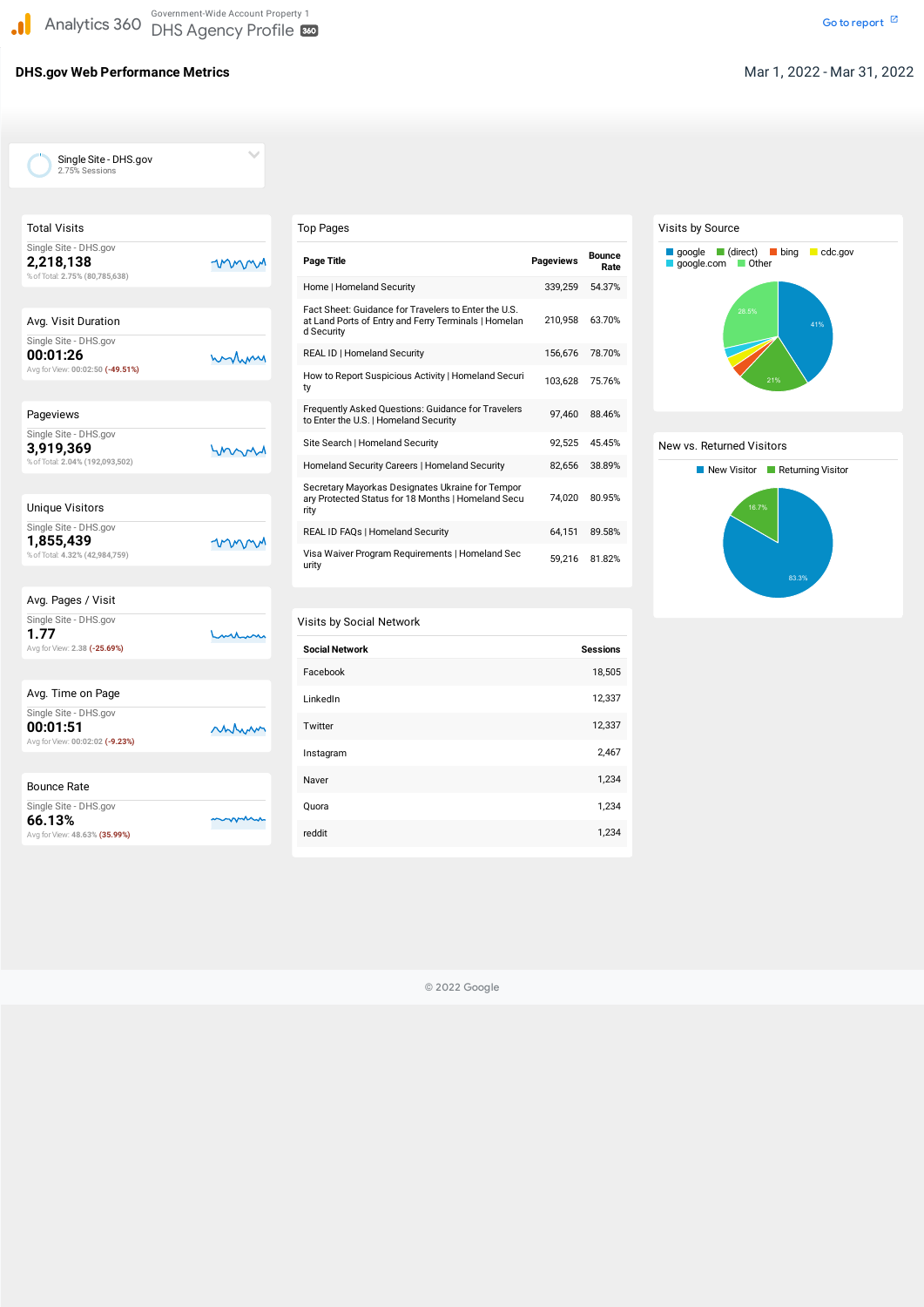Single Site - DHS.gov 2.75% Sessions

| Visits to DHS.gov                                                    | Top External Searches (Google - as reported)                                                                 |
|----------------------------------------------------------------------|--------------------------------------------------------------------------------------------------------------|
| Single Site - DHS.gov<br>2,218,138                                   | <b>Page Title</b>                                                                                            |
| % of Total: 2.75% (80,785,638)                                       | Home   Homeland Security                                                                                     |
|                                                                      | Blue Campaign Newsletters   Homeland Security                                                                |
| <b>Total Internal Searches</b>                                       | Fact Sheet: Guidance for Travelers to Enter the U.S.<br>at Land Ports of Entry and Ferry Terminals   Homela  |
| Single Site - DHS.gov                                                | nd Security                                                                                                  |
| 0<br>% of Total: 0.00% (1,581,565)                                   | <b>REAL ID   Homeland Security</b>                                                                           |
|                                                                      | <b>Check Wait Times   Homeland Security</b>                                                                  |
| Total External Searches (Google)                                     | <b>Frequently Asked Questions: Guidance for Traveler</b><br>s to Enter the U.S.   Homeland Security          |
| Single Site - DHS.gov<br>1,014,077<br>% of Total: 1.26% (80,785,638) | Advance Acquisition Planning: Forecast of Contract<br><b>Opportunities   Homeland Security</b>               |
|                                                                      | DHS to Require Non-U.S. Individual Travelers Enterir<br>g the United States at Land Ports of Entry and Ferry |

| Visits to DHS.gov                                                    | Top External Searches (Google - as reported)                                                                                                                                                  |                 |
|----------------------------------------------------------------------|-----------------------------------------------------------------------------------------------------------------------------------------------------------------------------------------------|-----------------|
| Single Site - DHS.gov<br>2,218,138                                   | <b>Page Title</b>                                                                                                                                                                             | <b>Sessions</b> |
| % of Total: 2.75% (80,785,638)                                       | Home   Homeland Security                                                                                                                                                                      | 80,189          |
|                                                                      | Blue Campaign Newsletters   Homeland Security                                                                                                                                                 | 41,945          |
| <b>Total Internal Searches</b><br>Single Site - DHS.gov              | Fact Sheet: Guidance for Travelers to Enter the U.S.<br>at Land Ports of Entry and Ferry Terminals   Homela<br>nd Security                                                                    | 40,711          |
| 0<br>% of Total: 0.00% (1,581,565)                                   | REAL ID   Homeland Security                                                                                                                                                                   | 34,543          |
|                                                                      | Check Wait Times   Homeland Security                                                                                                                                                          | 30,842          |
| Total External Searches (Google)                                     | Frequently Asked Questions: Guidance for Traveler<br>s to Enter the U.S.   Homeland Security                                                                                                  | 27,141          |
| Single Site - DHS.gov<br>1,014,077<br>% of Total: 1.26% (80,785,638) | Advance Acquisition Planning: Forecast of Contract<br><b>Opportunities   Homeland Security</b>                                                                                                | 22,206          |
|                                                                      | DHS to Require Non-U.S. Individual Travelers Enterin<br>g the United States at Land Ports of Entry and Ferry<br>Terminals to be Fully Vaccinated Against COVID-19<br><b>Homeland Security</b> | 20,972          |
|                                                                      | What Is Human Trafficking?   Homeland Security                                                                                                                                                | 20,972          |
|                                                                      | Citizenship and Immigration Services   Homeland S<br>ecurity                                                                                                                                  | 17,271          |





# **DHS.gov Search Performance Metrics** Mar 1, 2022 - Mar 31, 2022

© 2022 Google

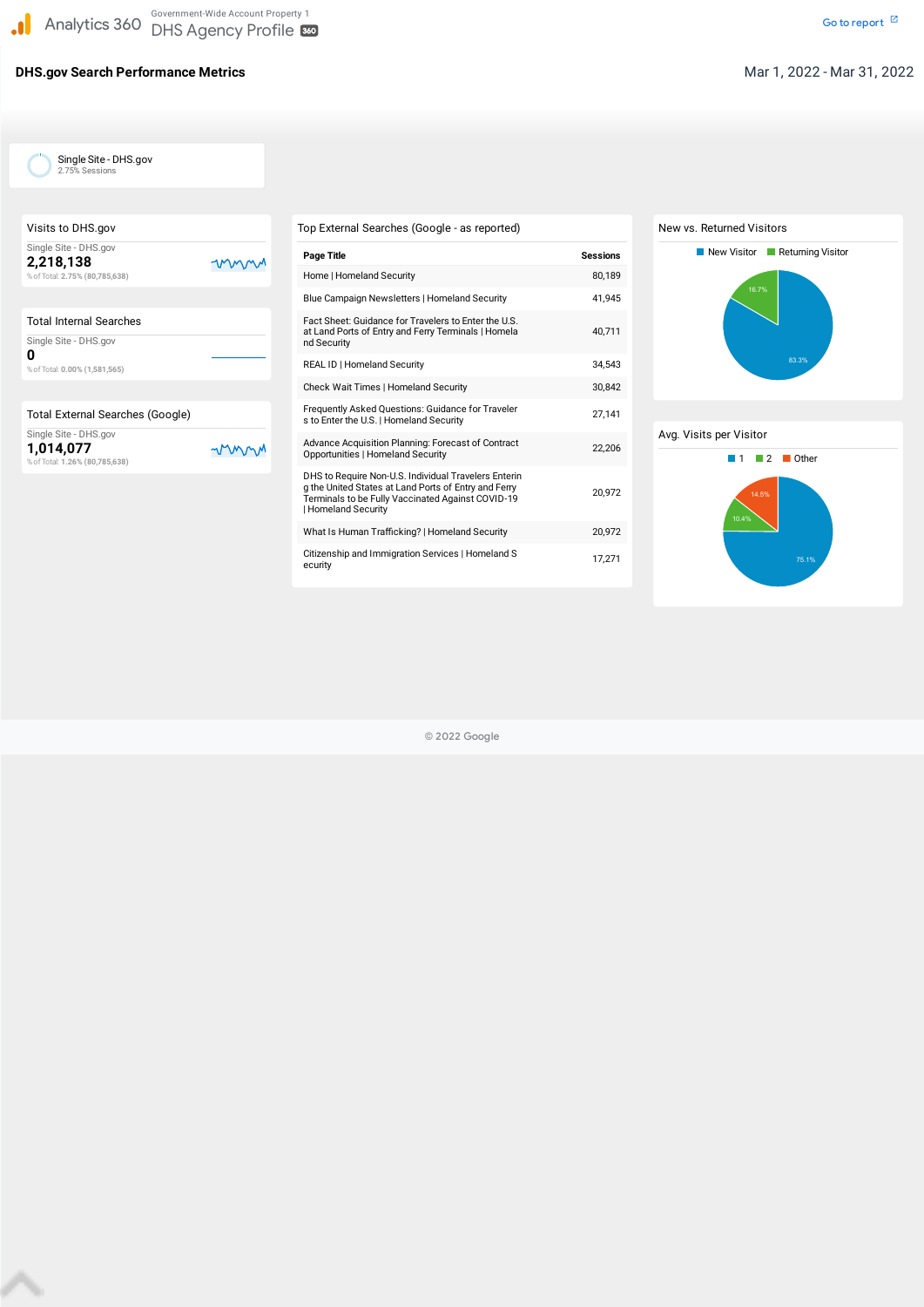# DHS.gov Customer Satisfaction Survey

Time Period: 3/1/2022- 3/31/2022

### **Overall Customer Satisfaction Score** 77.60

# How would you rate your overall experience today? The matrix of the matrix of the value of the value of the value of the value of the value of the value of the value of the value of the value of the value of the value of t

| <b>Answer Choices</b>                                                                                       | <b>Responses</b> | <b>Points</b> | Score |
|-------------------------------------------------------------------------------------------------------------|------------------|---------------|-------|
| • Outstanding                                                                                               | 157              | 100           | 15700 |
| • Above Average                                                                                             | 118              | 75            | 8850  |
| • Average                                                                                                   | 94               | 50            | 4700  |
| • Below Average                                                                                             | 23               | 25            | 575   |
| • Poor                                                                                                      | 23               | 0             | 0     |
| <b>Total</b>                                                                                                | 415              |               | 29825 |
| Were you able to complete the purpose of your visit?                                                        |                  |               | 77.59 |
| <b>Answer Choices</b>                                                                                       | <b>Responses</b> | <b>Points</b> | Score |
| • Yes                                                                                                       | 322              | 100           | 32200 |
| $\cdot$ No                                                                                                  | 93               | 0             | 0     |
| <b>Total</b>                                                                                                | 415              |               | 32200 |
| Would you still return to this website if you could get this<br>information or service from another source? |                  |               | 87.33 |
| <b>Answer Choices</b>                                                                                       | <b>Responses</b> | <b>Points</b> | Score |
| • Yes                                                                                                       | 317              | 100           | 31700 |
| $\cdot$ No                                                                                                  | 46               | 0             | 0     |
| <b>Total</b>                                                                                                | 363              |               | 31700 |
| Will you recommend this website to a friend or colleague?                                                   |                  |               | 85.40 |
| <b>Answer Choices</b>                                                                                       | <b>Responses</b> | <b>Points</b> | Score |
| • Yes                                                                                                       | 310              | 100           | 31000 |
| $\cdot$ No                                                                                                  | 53               | 0             | 0     |
| <b>Total</b>                                                                                                | 363              |               | 31000 |
| Please describe your experience finding your way around                                                     |                  |               | 72.18 |
|                                                                                                             |                  |               |       |
| (navigating) DHS.gov today.                                                                                 |                  |               |       |

Answer Choices Responses Points Score

| Aliswei Chulces                                                           | <b>RESPOISES</b> | rumus | <b>SLUIT</b> |
|---------------------------------------------------------------------------|------------------|-------|--------------|
| • Encountered no difficulties                                             | 262              | 100   | 26200        |
| • Had technical difficulties (e.g. error messages, broken links)          | 26               | O     |              |
| . Links did not take me where I expected                                  |                  | O     | $\Omega$     |
| . Links / labels are difficult to understand, they are not intuitive      | 25               | 0     | <sup>0</sup> |
| . Navigated to general area but couldn't find the specific content needed | 22               |       | <sup>n</sup> |
| • Too many links or navigational choices                                  | 8                | 0     | <sup>n</sup> |
| . Would often feel lost, not know where I was                             | 13               | O     |              |
| Total                                                                     | 363              |       | 26200        |

#### How was your experience using our site search? 65.68

NOTE: Excludes "Did not use search" and "Other" responses

| <b>Answer Choices</b>                                   | <b>Responses</b> | <b>Points</b> | Score        |
|---------------------------------------------------------|------------------|---------------|--------------|
| • Encountered no difficulties                           | 111              | 100           | 11100        |
| I was not sure what words to use in my search           | 11               | 0             | 0            |
| • Results were not helpful                              | 22               | 0             | 0            |
| . Results were not relevant to my search terms or needs | 10               | 0             | 0            |
| • Results were too similar / redundant                  | 6                | 0             | 0            |
| • Returned not enough or no results                     | 4                | 0             | <sup>0</sup> |
| • Returned too many results                             |                  | 0             | ŋ            |
| Total                                                   | 169              |               | 11100        |